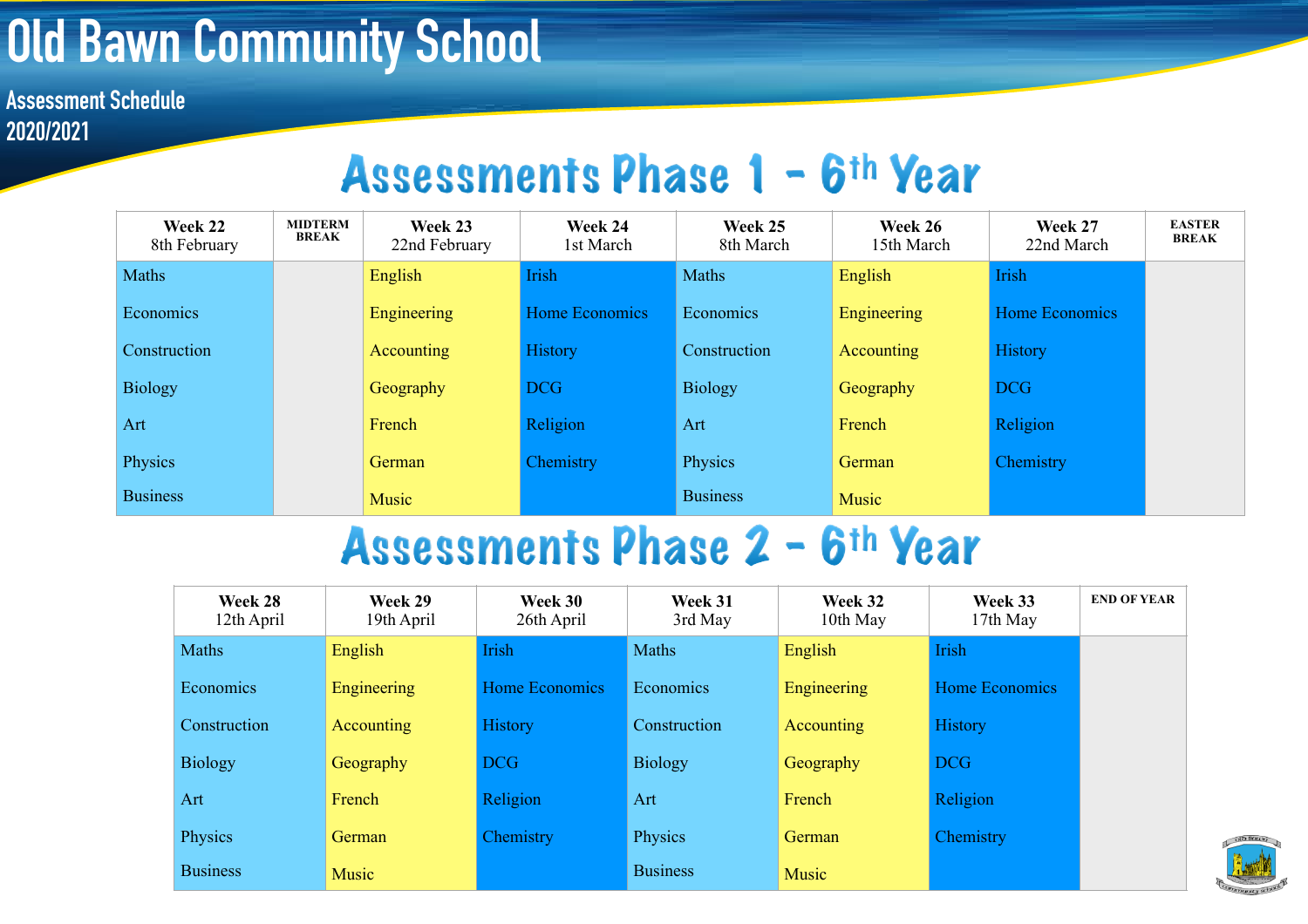| <b>Subject</b> | <b>Assessment 1</b>                                                                                                     | <b>Assessment 2</b>                                                       |
|----------------|-------------------------------------------------------------------------------------------------------------------------|---------------------------------------------------------------------------|
|                | <b>Ordinary Level</b><br><b>Functions</b><br>Algebra                                                                    | <b>Ordinary Level</b><br><b>Statistics</b><br><b>Complex numbers</b>      |
|                | Open book Exam                                                                                                          | Open book Exam                                                            |
|                | <b>340 minutes</b>                                                                                                      | <b>340 minutes</b>                                                        |
| <b>Maths</b>   | <b>Higher Level</b><br>Trig Chapter 3 up to page 117<br><b>Sequences and Series including</b><br><b>Financial Maths</b> | <b>Higher Level</b><br>Algebra I, II and III<br><b>Statistics 1 and 2</b> |
|                | <b>Online Test</b>                                                                                                      | <b>Online Test</b>                                                        |
|                | <b>340 minutes</b>                                                                                                      | <b>340 minutes</b>                                                        |
| <b>English</b> | <b>HL-Prescribed Poetry</b>                                                                                             | <b>HL-Composition</b>                                                     |
|                | <b>OL-Question A</b>                                                                                                    | <b>OL-Composition</b>                                                     |
|                | <b>Assignment</b>                                                                                                       | <b>Assignment</b>                                                         |
|                | $\bigcirc$ 1 hour                                                                                                       | <b>1</b> hour and 30 minutes                                              |
|                | <b>A.L.:</b><br>Léamhthuiscint                                                                                          | A.L.:<br>Filíocht                                                         |
|                | <b>G.L.:</b><br>Léamhthuiscint                                                                                          | <b>G.L.:</b><br><b>Prós</b>                                               |
| <b>Irish</b>   | <b>Assignment</b>                                                                                                       | Assignment                                                                |
|                | $\circledcirc$ 50 mins                                                                                                  | <b>10</b> mins                                                            |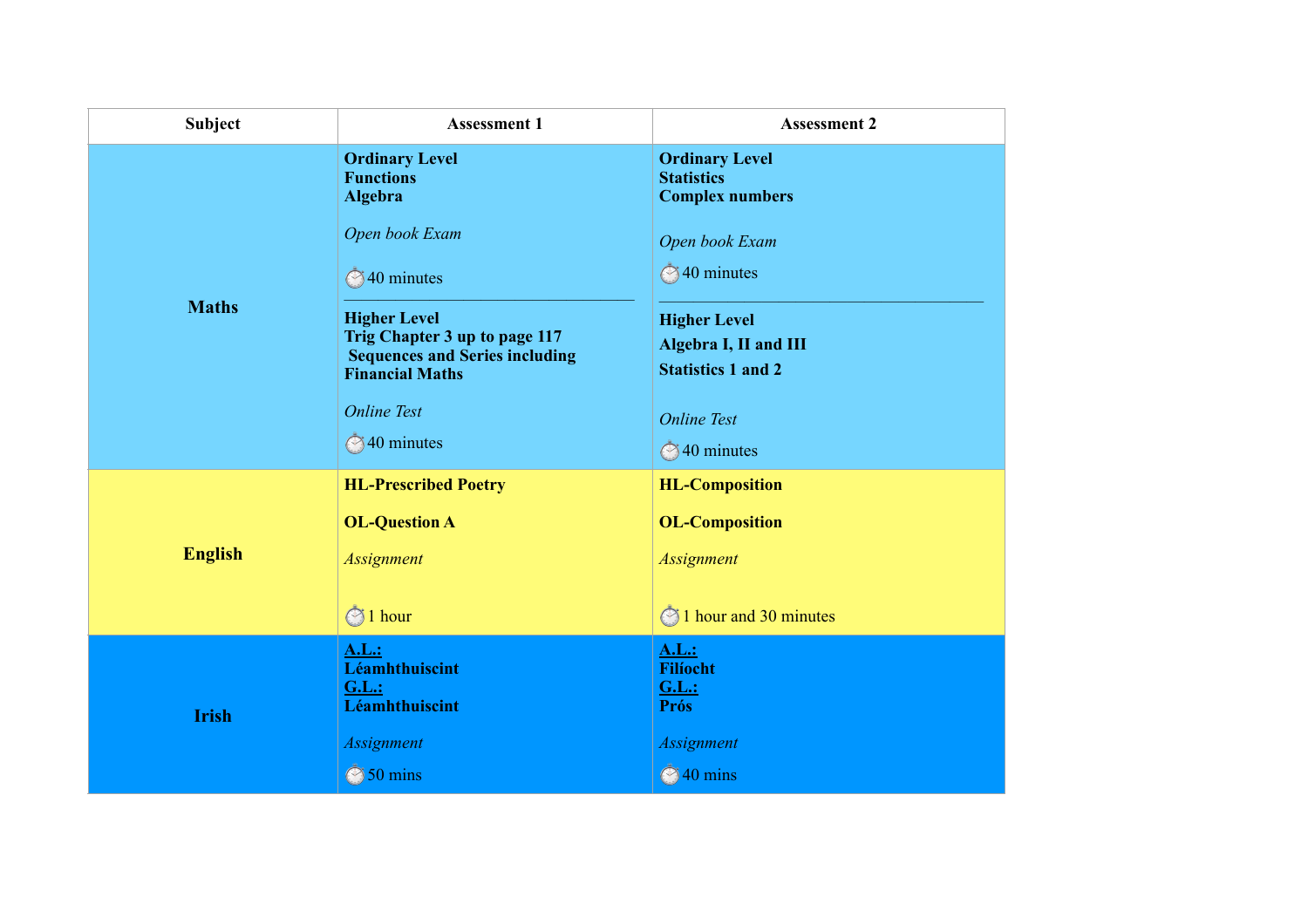| <b>Economics</b>      | <b>Types of Market and Market Failure</b><br>Open Book Exam<br>$\otimes$ 1 hour                                                             | <b>Sustainability and Economic Growth and</b><br><b>Development</b><br>Forms Quiz<br>30 Minutes                                                                                                                |
|-----------------------|---------------------------------------------------------------------------------------------------------------------------------------------|----------------------------------------------------------------------------------------------------------------------------------------------------------------------------------------------------------------|
| <b>Engineering</b>    | <b>Portfolio Deadline</b><br><b>Finished as far as Sample Solutions.</b><br>Submit folder on Teams.<br>Stage assessment of ongoing project. | Material Science (q.3&4 HL. Q 2&3 OL.)<br><b>Machining.</b><br><b>Measurement, Ordinary level only</b><br><b>Testing, Higher level only</b><br>Open book exam. 4 compulsory questions.<br>$\bigcirc$<br>1 hour |
| <b>Home Economics</b> | <b>Elective: Work and Unemployment</b><br><b>Assignment</b><br>35 minutes                                                                   | <b>Food groups</b><br><b>Online Forms Quiz</b><br>40 minutes<br>$\circledcirc$                                                                                                                                 |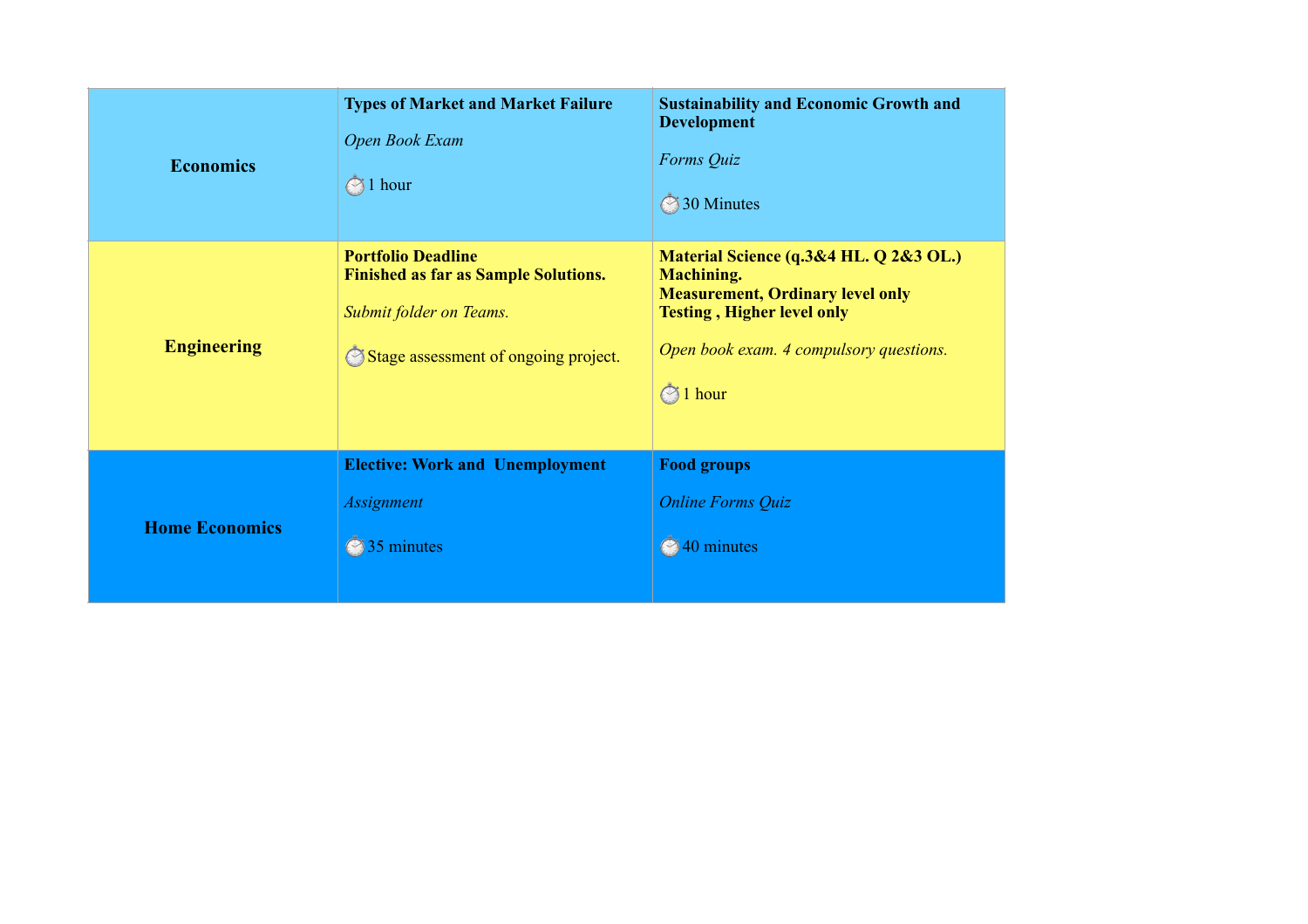| <b>Construction</b> | <b>Roofs</b><br><b>Site Safety</b><br><b>Design for Life</b><br>Open book exam, There will be three long<br>questions on the exam and you must answer<br>two.<br>This will be set for 60 minutes and will<br>be submitted at the end of the hour.<br>Aim to answer one question every 30<br>minutes. | <b>Portfolio Deadline</b><br>Portfolio will be submitted to Teams and the<br>teacher will assess your work.<br>Submission of continuous work.                        |
|---------------------|------------------------------------------------------------------------------------------------------------------------------------------------------------------------------------------------------------------------------------------------------------------------------------------------------|----------------------------------------------------------------------------------------------------------------------------------------------------------------------|
| <b>Accounting</b>   | <b>Question 1- Sole Trader/ Company</b><br>Assessment<br>1 hour and 5 minutes (1 hour to<br>complete and 5 minutes to upload)                                                                                                                                                                        | <b>Interpretation Of Accounts</b><br><b>Assessment</b><br><b>345 Minutes (40 minutes to complete, 5</b> )<br>minutes upload)                                         |
| <b>History</b>      | <b>Consult individual teachers for topic</b><br><b>Assessment</b><br>1 essay for HL students:<br>1 exam question for OL students $(A,B,C)$<br>1 hour<br>$\curvearrowright$                                                                                                                           | <b>Consult individual teachers for topic</b><br><b>Assessment</b><br>1 essay for HL students:<br>1 exam question for OL students $(A,B,C)$<br>1 hour<br>$\mathbb{Z}$ |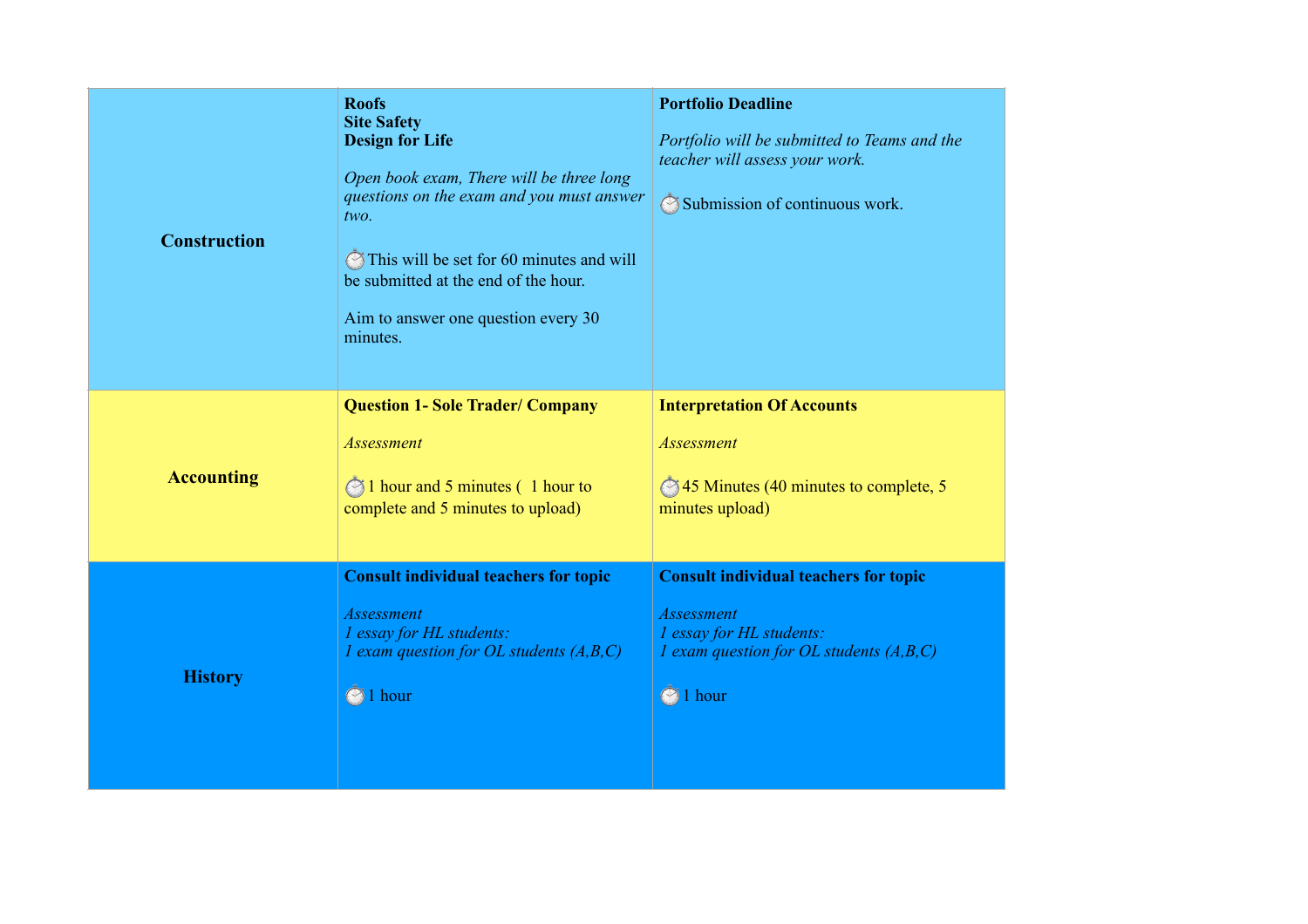| <b>Biology</b>   | 6th year topics from September.<br><b>Immunity, Nervous System, Endocrine</b><br><b>System, Excretion</b><br>Study clix quiz<br>◯40 minutes                                                            | One from each unit - Osmosis, Enzymes,<br><b>Photosynthesis (Elodea)</b><br>Open book experiment questions<br>$\circled{1}$ hour                                                                               |
|------------------|--------------------------------------------------------------------------------------------------------------------------------------------------------------------------------------------------------|----------------------------------------------------------------------------------------------------------------------------------------------------------------------------------------------------------------|
| <b>Geography</b> | <b>Culture and Identity Option Chapter 19.</b><br><b>Impacts of colonialism and migration on</b><br>racial patterns and interactions.<br><b>Assignment 80 mark Long Question.</b><br><b>10</b> minutes | <b>Culture and Identity Option Chapter 20.</b><br><b>Examine the significance of either language or</b><br>religion as a cultural indicator.<br><b>Assignment 80 mark Long Question.</b><br><b>140</b> minutes |
|                  | <b>Perspective</b>                                                                                                                                                                                     | <b>Co-ordinate Geometry</b>                                                                                                                                                                                    |
| <b>DCG</b>       | <b>Drawing Assessment</b><br>$\bigcirc$ 1 hour                                                                                                                                                         | <b>Drawing Assessment</b><br>$\bigcirc$ 1 hour                                                                                                                                                                 |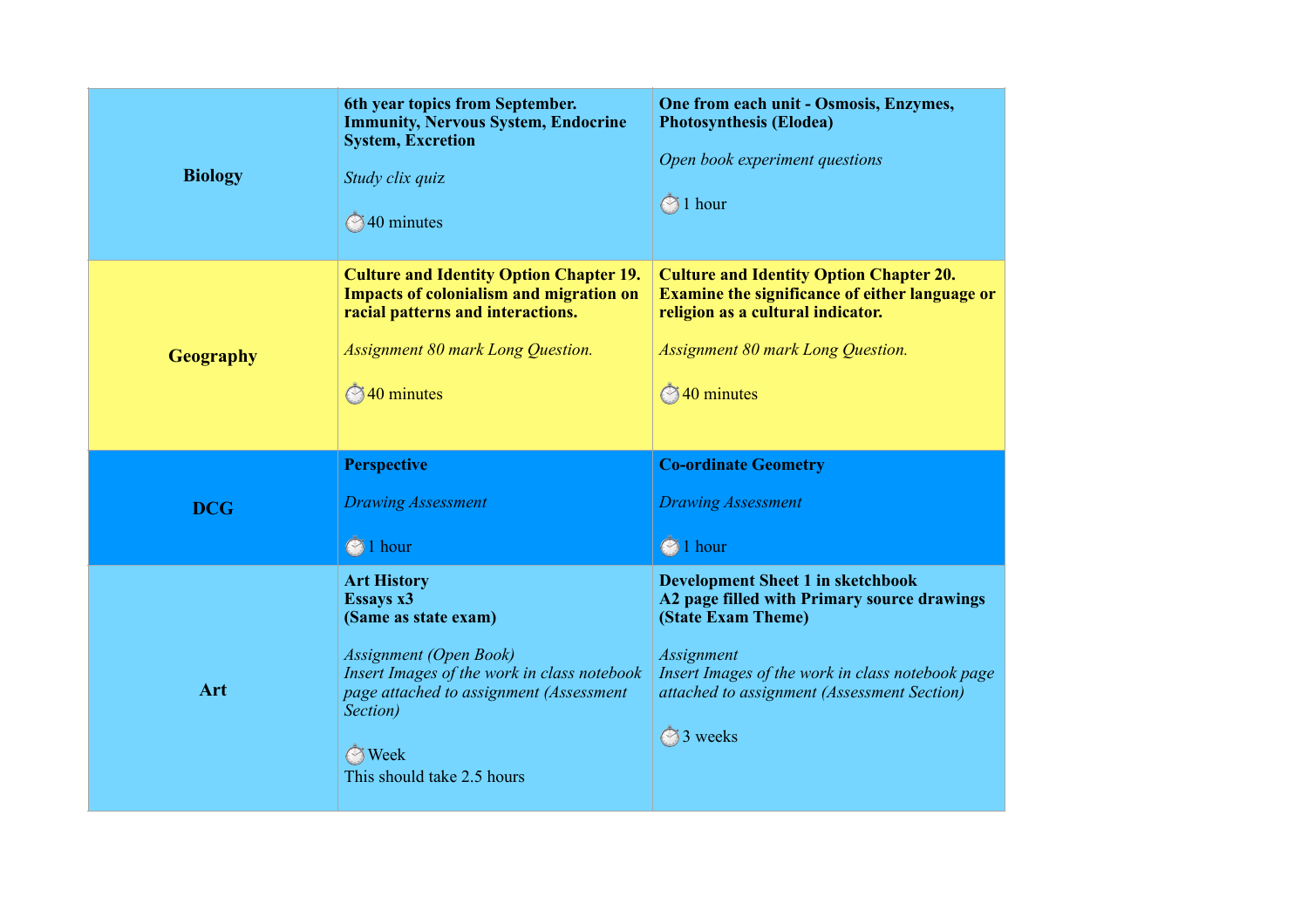|                 | <b>Listening comprehension</b>                                             | <b>Reading Comprehension</b>                                               |  |
|-----------------|----------------------------------------------------------------------------|----------------------------------------------------------------------------|--|
| French          | Based on exam paper format – upload a pdf<br>to assignment space / OneNote | Based on exam paper format – upload a pdf to<br>assignment space / OneNote |  |
|                 | $\otimes$ 1 hour                                                           | $\bigotimes$ 2 x 1 hour                                                    |  |
|                 | <b>Section B - Christianity</b>                                            | <b>Section I - The Irish Experience</b>                                    |  |
|                 | <b>Open Book</b>                                                           | <b>Open Book</b>                                                           |  |
| <b>Religion</b> | <sup>2</sup> / <sub>45</sub> Minutes                                       | <sup>2</sup> 45 Minutes                                                    |  |
|                 |                                                                            |                                                                            |  |
|                 | <b>Experiment question - mechanics, optics</b>                             | <b>Mechanics theory</b>                                                    |  |
|                 | Written assignment                                                         | Open book                                                                  |  |
| <b>Physics</b>  | $\bigcirc$ 1 hour                                                          | $\bigcirc$ 1 hour                                                          |  |
|                 |                                                                            |                                                                            |  |
|                 | <b>Listening comprehension</b>                                             | <b>Reading Comprehension</b>                                               |  |
| <b>German</b>   | Based on exam paper format – upload a pdf<br>to assignment space / OneNote | Based on exam paper format – upload a pdf to<br>assignment space / OneNote |  |
|                 | $\bigcirc$ 1 hour                                                          | $\bigotimes$ 2 x 1 hour                                                    |  |
|                 |                                                                            |                                                                            |  |